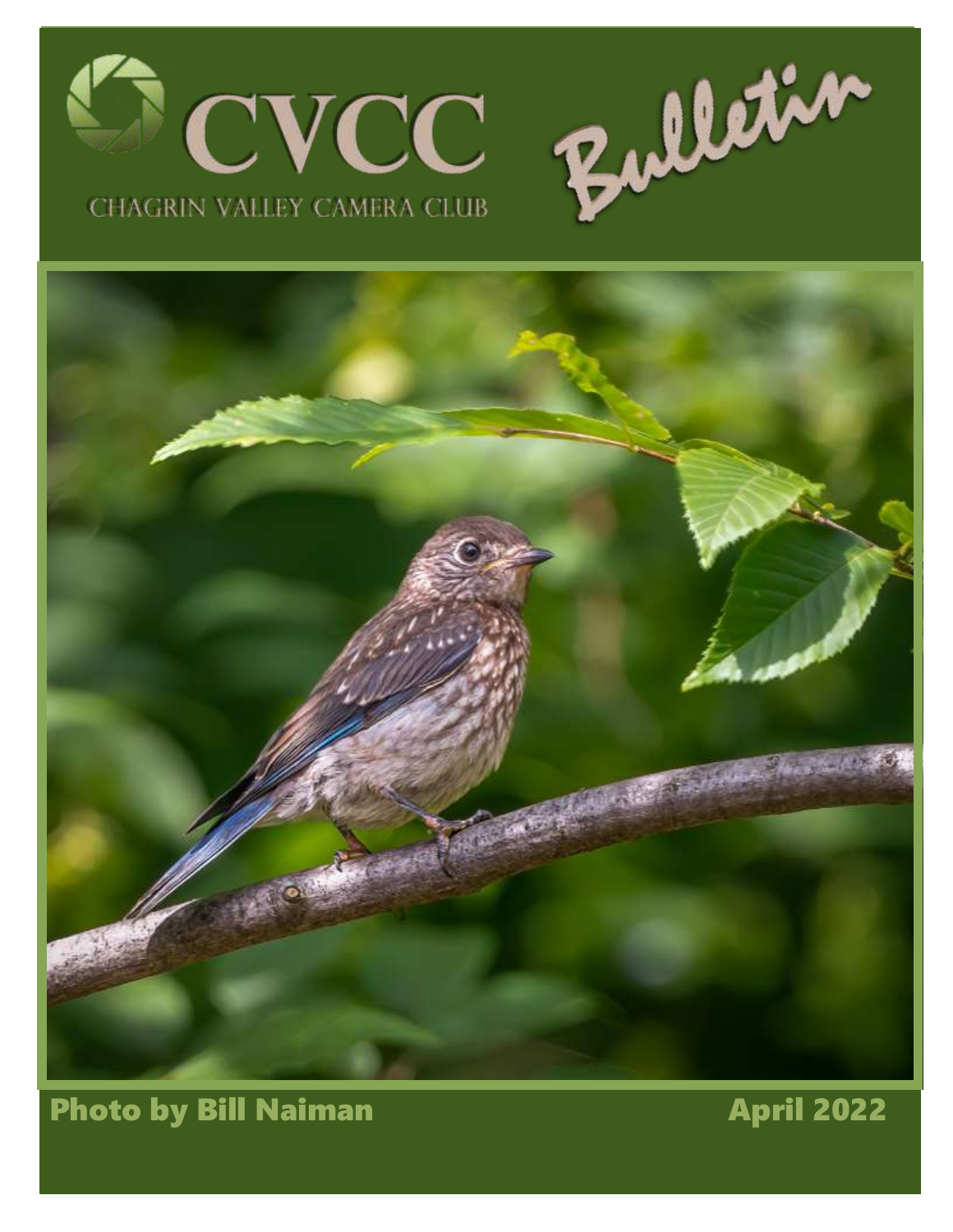#### **President's Message**

#### <span id="page-1-0"></span>Dear Member,

Spring is just around the corner. Soon we may comfortably go outdoors and enjoy the songbirds, bubbling brooks and flowering gardens. Knock on wood, the pandemic is mostly in the rearview mirror. Let's all reengage and celebrate life. There are so many things to photograph in our area, and many events that we have been missing will be coming back this year.

At our April 5th meeting we will have the presentation of the Shadows Exhibition. It's the annual Tri Club event that we have participated in for a number of years, joining Erie Shores Photographic Club and Western Reserve Photographic Society. All three clubs have made a commitment to encourage as many members as possible to participate. This year Chagrin Valley is the host club and we will use the Visual Pursuits software for the presentation on April 5<sup>th</sup>. Each image will be critiqued by at least two of our illustrious judges. I can promise you that there will be many interesting and compelling images to see on that Tuesday evening.

For our meeting on April 19<sup>th</sup> we will feature a discussion about Black & White photography. Already this year we have had talks by Cole Thompson and Penelope Taylor, each of whom specialize in the monochromatic image, and each of them with their own creative approach. We are planning a special Black & White Exhibition for May  $24<sup>th</sup>$ , which makes the April  $19<sup>th</sup>$  date timely in terms of preparation. More details about this meeting will be coming soon.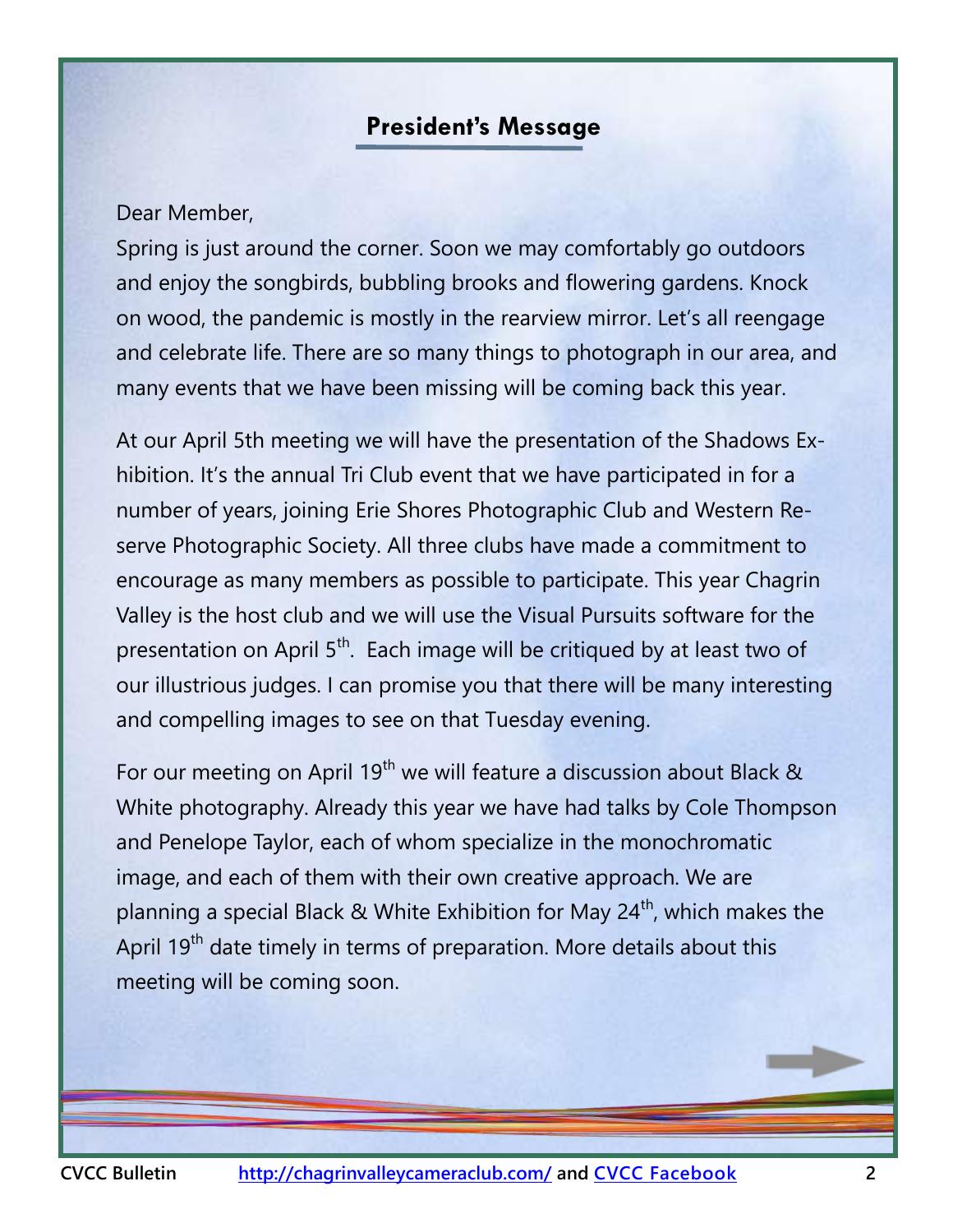#### **President's Message (continued)**

The May Show will offer an opportunity to enter a Monochrome print. Of course, if that's not your cup of tea, you can also enter your images in either the Creative or Standard groups. Definitions of all three categories will be provided, plus also the guidelines for matting and framing, which will be similar to those in years past. It's a good time now to start thinking about which images you may want to print.

On May 10<sup>th</sup> well known botanical photographer, Jackie Kramer, will give us a talk about various creative techniques of photographing and post processing flower images. She is a Lensbaby ambassador, blogger and workshop leader. Her presentation will include selective focus and macro techniques, using a lightbox and use of textures.

Please see the articles about the ongoing development of our Special Interest Groups that are featured later in this newsletter. Wishing everyone an enjoyable April, Skip Kremer - President

> **Marina Newslett CVCC President 2021-2023 Program Years Skip Kremer CVCC President**

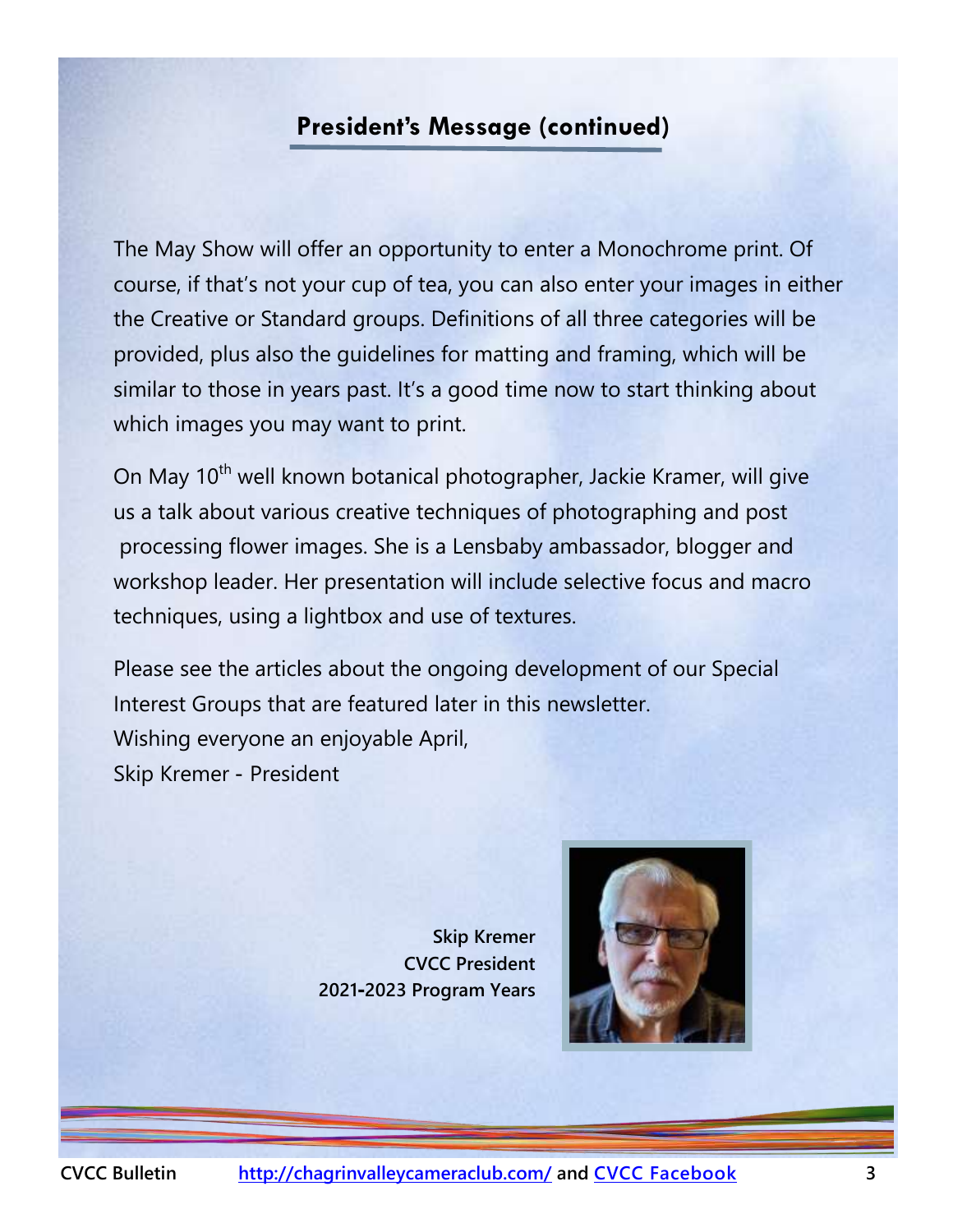## **What's Inside**

**President's Message**

| May 10th, Coming Soon: Macro Flower Photography 10 |  |
|----------------------------------------------------|--|
|                                                    |  |
|                                                    |  |
|                                                    |  |
|                                                    |  |
| These links to pages may not work for you.         |  |

#### **Feel free to contact us via the following emails**

**Marina Neyman**

**Comments & concerns: [cvccnotes@gmail.com](mailto:cvccnotes@gmail.com) Field trip suggestions: [cvcctrips@gmail.com](mailto:cvcctrips@gmail.com) Image Submissions: [cvccpics@gmail.com](mailto:cvccpics@gmail.com)**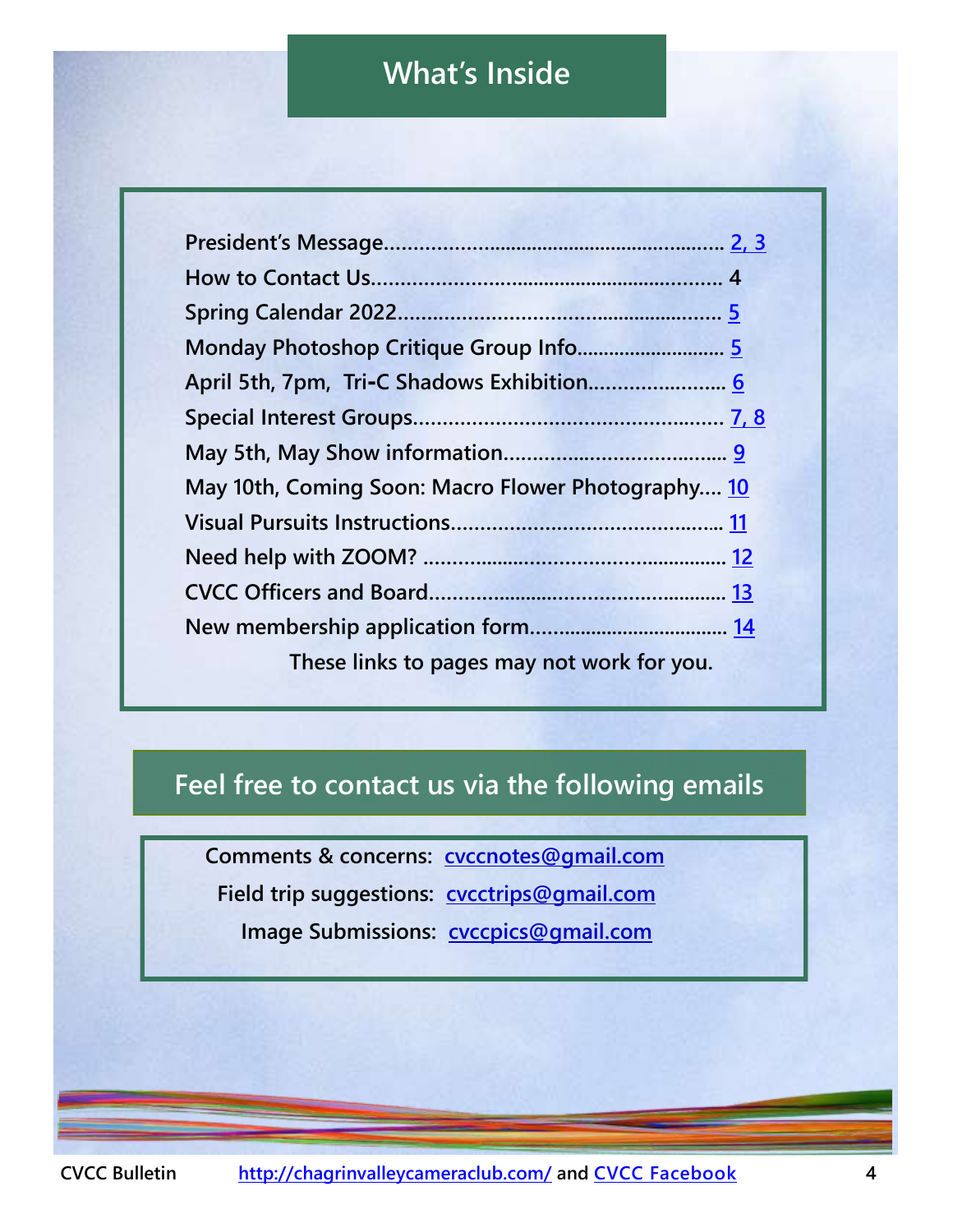# **2022 CVCC Spring Calendar**

#### **Look for email with new codes for Monday, April 4th, PS critique (ZOOM) meeting**

<span id="page-4-0"></span>**Mar 28, Mon, 09:15AM (ZOOM) Photoshop Critique Group\*\***

**Apr 04, Mon, 09:15AM (ZOOM) Photoshop Critique Group\*\*** 

**Apr 05, Tue, 07:00PM (ZOOM) …..Tri Club Exhibition: SHADOWS**

 **Entries accepted Sun, March 20th, 7:00AM to Sun, March 27th, midnight.**

**Apr 11, Mon, 09:15AM (ZOOM) Photoshop Critique Group\*\***

**Apr 18, Mon, 09:15AM (ZOOM) Photoshop Critique Group\*\***

**Apr 19, Tue, 07:00PM (ZOOM) Black & White Workshop**

**Apr 25, Mon, 09:15AM (ZOOM) Photoshop Critique Group\*\*** 

**May 02, Mon, 09:15AM (ZOOM) Photoshop Critique Group\*\***

**May 06, Fri, 09:15 AM (BCH) May Show—Hang the pictures**

**May 09, Mon, 09:15AM (ZOOM) Photoshop Critique Group\*\*** 

**May 10, Tue, 07:00PM (ZOOM) Jackie Kramer, Macro Flower Photography** 

**May 16, Mon, 09:15AM ZOOM) Photoshop Critique Group\*\*** 

May 17, Tue 07:00 PM (BCH) May Show results

**May 23, Mon, 09:15 AM ZOOM) Photoshop Critique Group\*\***

**May 24, Tue, 07:00 PM (ZOOM) Black & White or Monochrome Plus Exhibition Entries accepted Thurs May 12th, 7:00AM to Mon, May 16th, midnight**

#### **Information about Photoshop Critique Group**

 **Meets every Monday, beginning at 9:30am with social time from 9 to 9:30am,.These are ZOOM virtual meetings with members presenting 2 of their own images from their own computers.** 

 **Send an email to Les Greenberg, [bikerles@yahoo.com,](mailto:bikerles@yahoo.com) to join. Les will invite you to a scheduled Zoom meeting by sending you an email with the ZOOM link and codes.**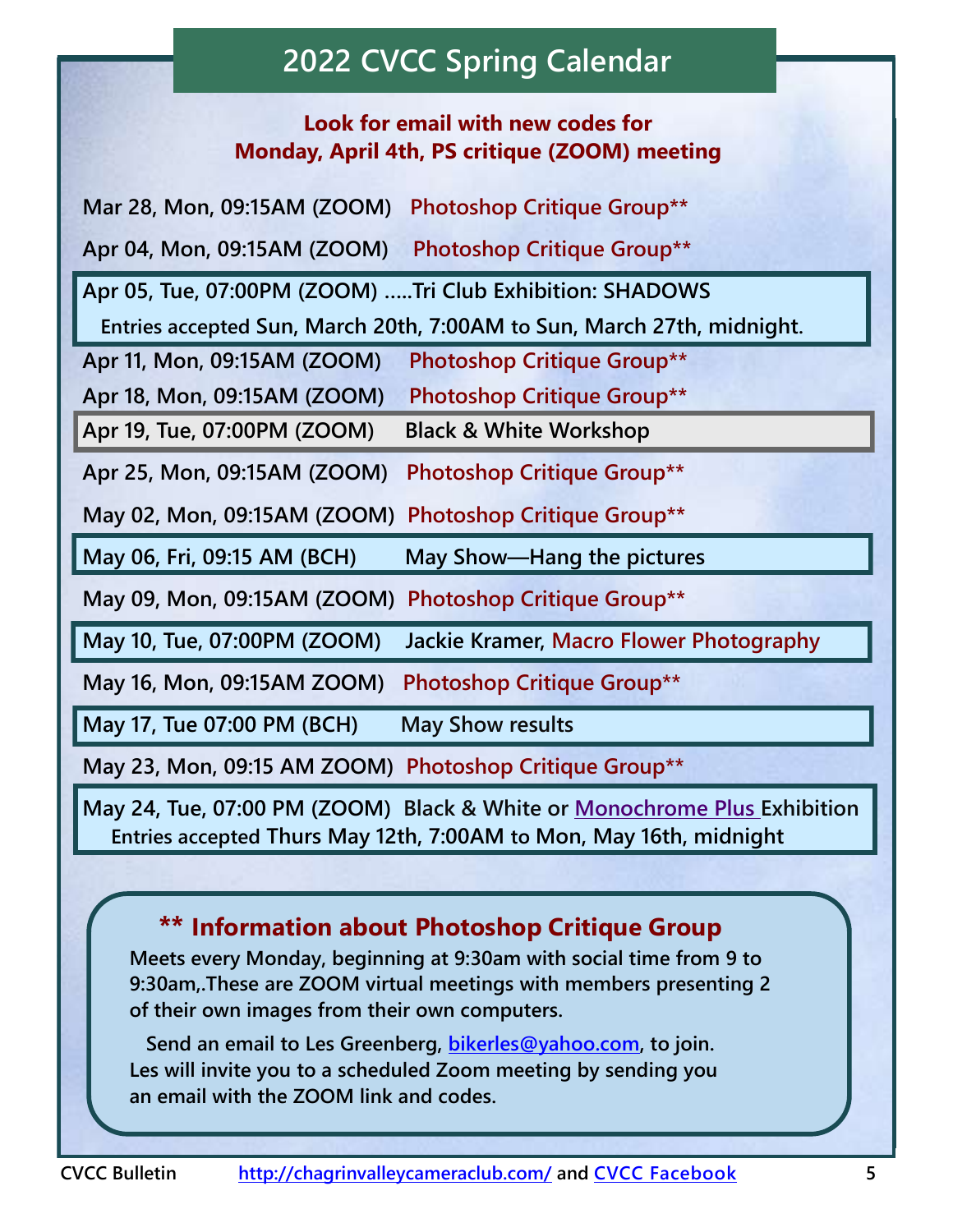# **Tri-Club Shadows Exhibition Tues, April 5th, 7:00pm**

<span id="page-5-0"></span>On April 5<sup>th</sup> our club will present the results of the Tri Club Shadows Exhibition. **Western Reserve Photographic Society** and **Erie Shores Photographic Club** have joined us in assembling an impressive collection of images on the challenging subject of "Shadows".

For purposes of the Shadows Exhibition, we are using the following definition:

*A shadow is defined as a dark figure or shape cast upon a surface (or surfaces) by a body or object intercepting the rays from a source of light (or lights). There may be multiple shadows in an image. As the topic of this exhibition, a shadow (or shadows) should be an important element within the composition of the image.* 

Many photographers, in deference to the difficulties of processing images with deep shadows, go out of their way to avoid photographing in the middle of the day or to employ diffusion methods when using flash. Therefore this topic required that many of us "think outside the box" to come up with appropriate images.

#### **Our judges are as follow:**

**David Perelman-Hall** is from Cleveland Heights. He works with portraiture and nature subjects in creative ways, using Black & White and Infrared.

**Susan Bestul** is an accomplished musician and internationally acclaimed photographer. She is a member of the Cleveland Pops Orchestra and a photographer of the Cleveland Ballet.

**Jim Roetzel** is a wildlife and nature photographer, who has an impressive list of published images and contributions to several books, notably *[Cuyahoga Valley, National](https://nam11.safelinks.protection.outlook.com/?url=http%3A%2F%2Fwww.twinlightspub.com%2Fdescription.asp%3Fid%3D85&data=04%7C01%7Closher%40kent.edu%7Cda43e2c1f09247342a6308da07a68089%7Ce5a06f4a1ec44d018f73e7dd15f26134%7C1%7C0%7C637830708950516362%7CUnknown%7C)  [Park: A Photographic Portrait](https://nam11.safelinks.protection.outlook.com/?url=http%3A%2F%2Fwww.twinlightspub.com%2Fdescription.asp%3Fid%3D85&data=04%7C01%7Closher%40kent.edu%7Cda43e2c1f09247342a6308da07a68089%7Ce5a06f4a1ec44d018f73e7dd15f26134%7C1%7C0%7C637830708950516362%7CUnknown%7C)*.

**Join us on April 5th at 7:00 PM for this annual tradition,**

**Skip**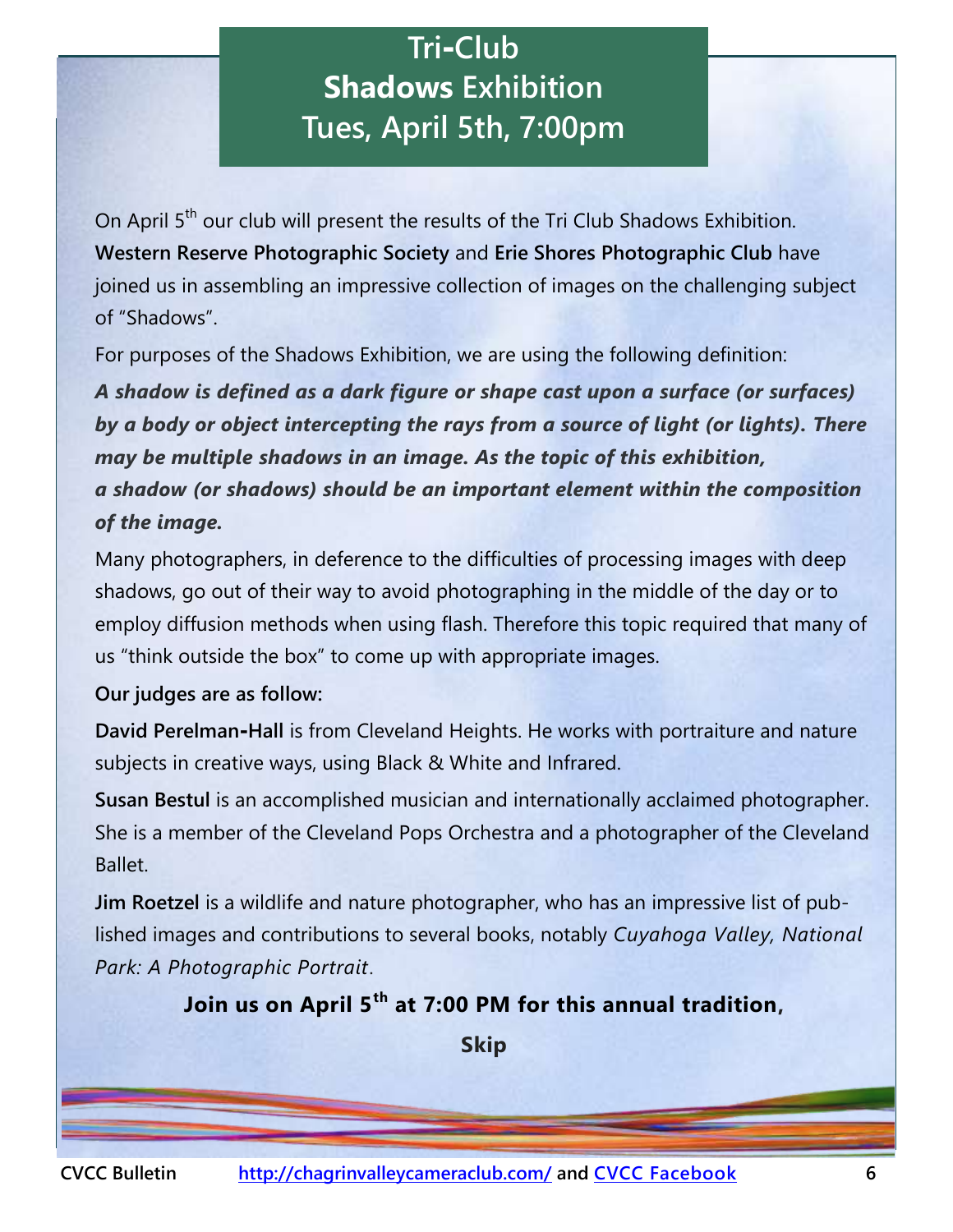### **CVCC**

### **Special Interest Groups**

<span id="page-6-0"></span>Our **Special Interest Groups** will receive increased attention in the upcoming months. We are already in our fifth month of meetings of the **Luminosity Masks SIG**. We have now broadened our discussion to compare Photoshop masks to those that can achieve similar results in RAW processors such as Lightroom, DxO Photolab 5, ON1 Photo RAW, and Capture One. An observation has been made that the precision of Photoshop masks is not always needed for social media, but they are a welcome addition to the toolbox for those of us who prefer to make careful adjustments or who plan to make prints of detailed subjects. Also there are a great many more things that can be accomplished with Photoshop masks than the masks available in the RAW processors.

We have started **SIGs for Architecture and Macro Photography**. Our thought is to use two Flickr group pages for posting and commenting on these subjects, as opposed to using Facebook groups. The quality of the images may be better in many cases than it is when using Facebook.



**Skip Kremer, Vermilion River Pano**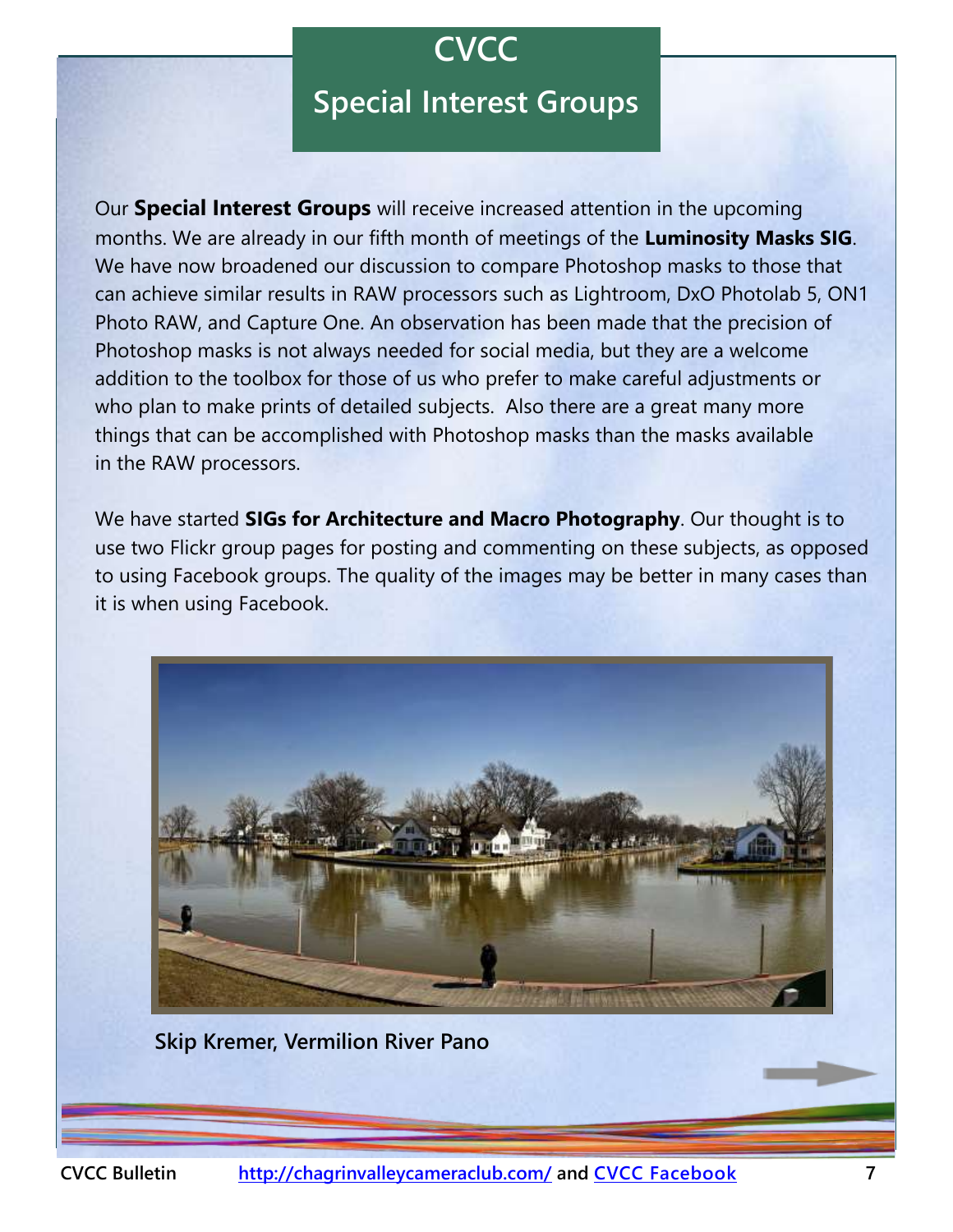# **CVCC**

## **Special Interest Groups (***continued***)**

We also want to move away from "Likes" centric viewing of Facebook and maybe take a more thoughtful approach. More about the Flickr Groups soon. Invitations to the Flickr groups will be sent out to those members who have expressed interest in one of these subjects.

We have made a recommendation for the **Architectural SIG** to plan field trips to some of the more picturesque communities in Northeast Ohio, such as Vermilion. Milan, Chardon, Canton, Massillon, Geneva-on-the Lake. There are also numerous interesting subjects in University Circle, in Cleveland Heights and Shaker Heights and in other areas around Cleveland. **We want to give everyone a chance to participate, regardless of skill level or available equipment.** Additionally, Columbus and Pittsburgh are a couple hours away and provide many interesting subjects for architectural photography. If you have comments or suggestions, please send them to [cvcclearn@gmail.com.](mailto:cvcclearn@gmail.com)

Our **Macro SIG** will be planning a workshop sometime in May or June. Suggestions on things that you would like included are always welcome.



**Skip Kremer, Vermillion Old Town Hall**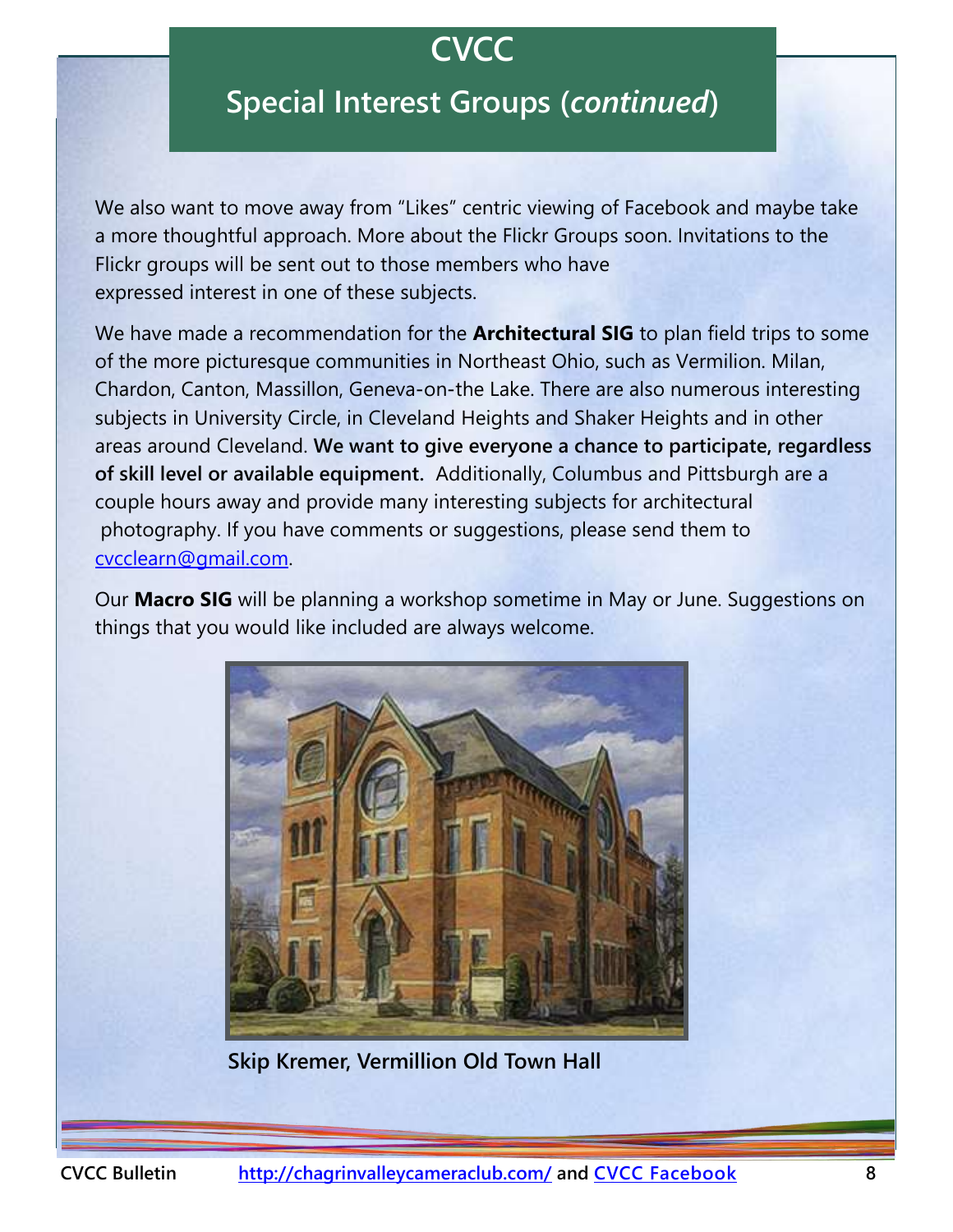## **May Show Information**

<span id="page-8-0"></span>

**The May Show Begins May 6, 2022**

**LOCATION:**  Cuyahoga County Library, Beachwood

**SET UP:**  May 6th, Friday, 11:30-5:30 May 7th, Saturday, 9:00am-5:30pm

**RECEPTION:**  May 8th, Sunday, 1-5pm

**PRESENTATION:**  May 17, Tuesday, 7:00 PM (Virtual or Live ??)

**TAKEDOWN:**  May 27, Friday, 9:00am-5:30pm May 28, Saturday, 9:00am-5:30pm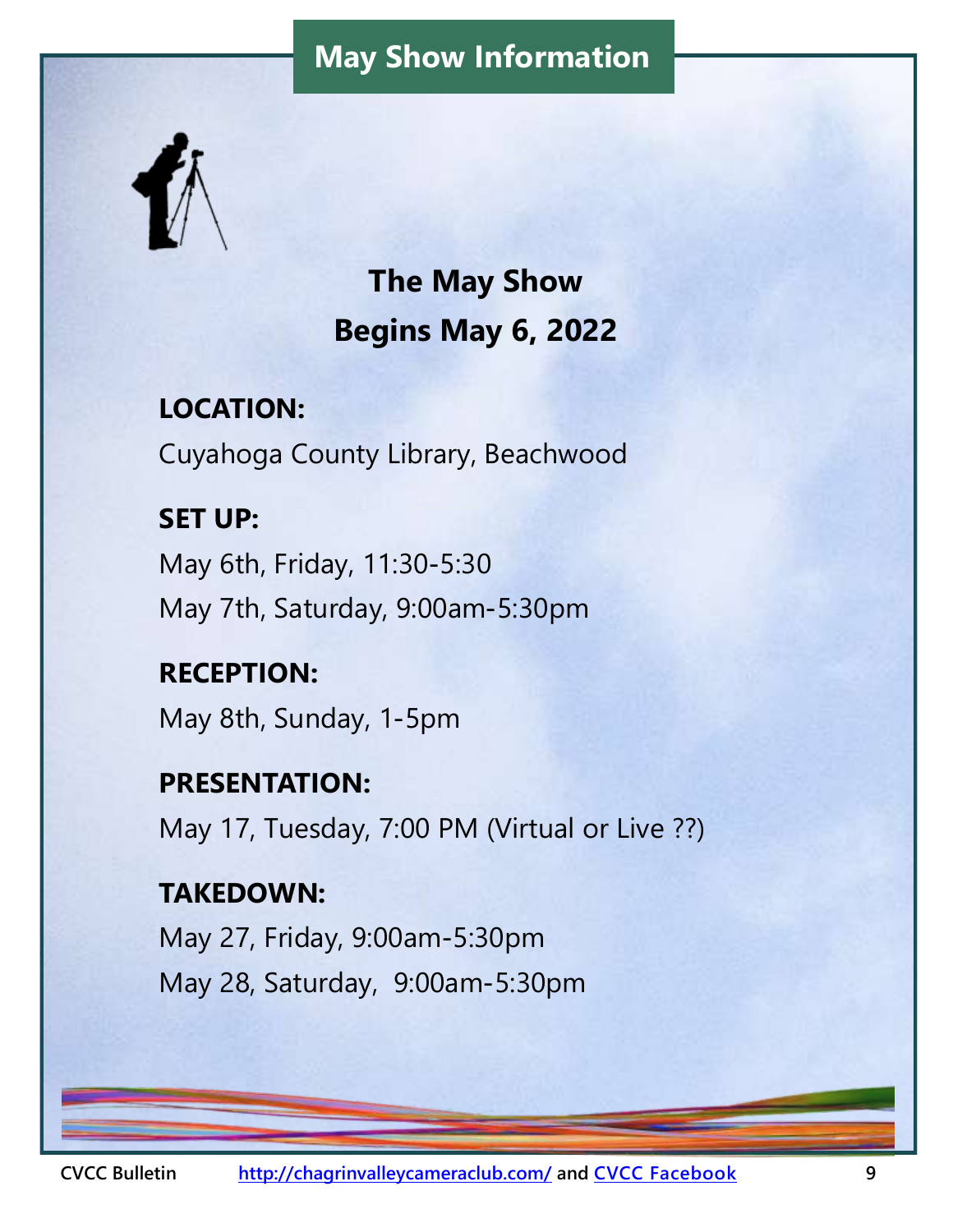# **Jackie Kramer, Artistic Floral Photography**

<span id="page-9-0"></span>**Our May 10th presentation will be on Macro Floral Photography by talented photographer and presenter, Jackie Kramer. Look for more details in our next CVCC Bulletin.**  *And see links below* 







**ABSTRACTS** 

AQUATIC

**<https://jackiekramer.myportfolio.com/work>**

**<https://www.luvblooms.com/>**

**<https://www.facebook.com/jackiekramerphotography>**

**CVCC Bulletin <http://chagrinvalleycameraclub.com/> and [CVCC Facebook](https://www.facebook.com/groups/1595867520665401/) 10**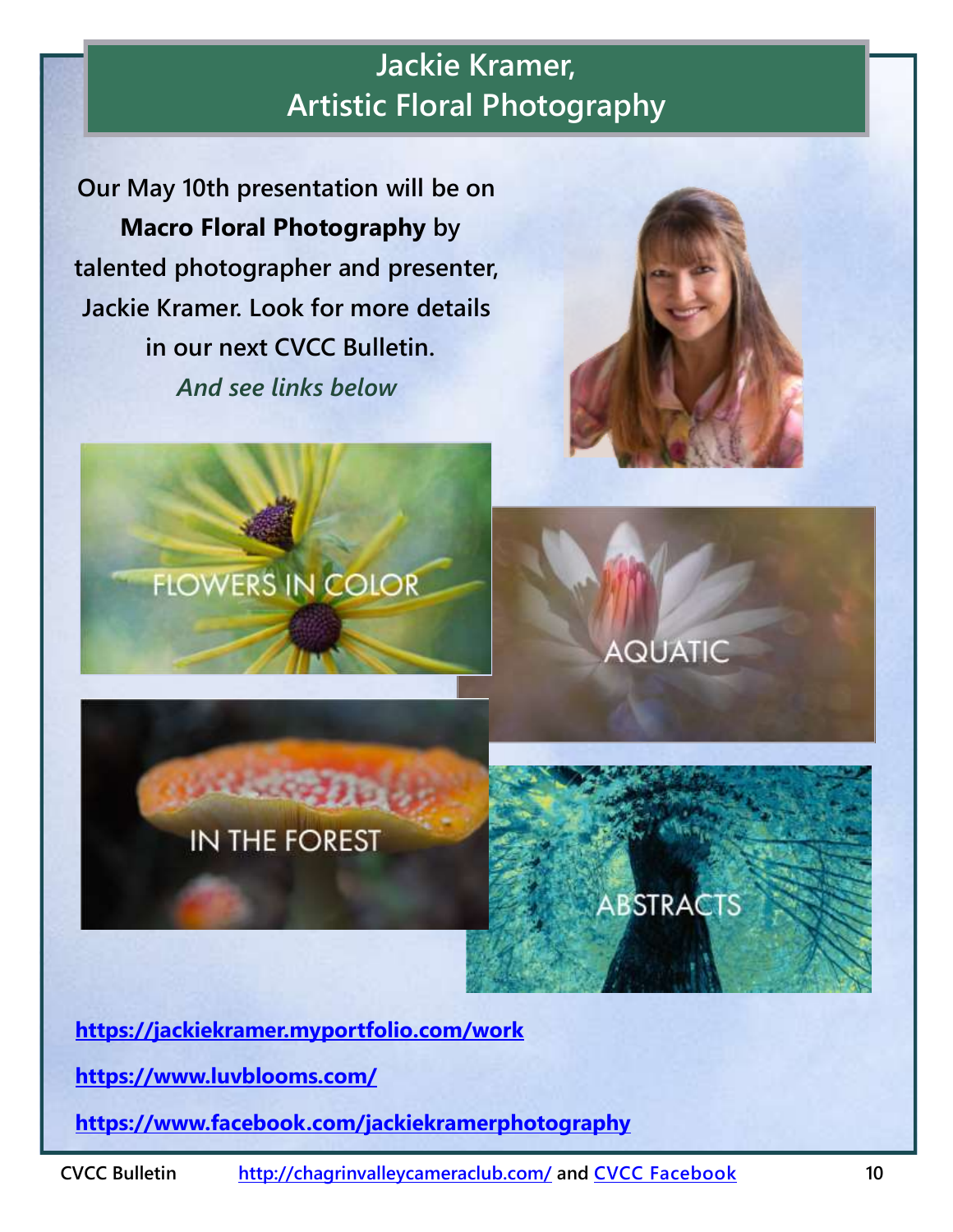## <span id="page-10-0"></span>**Virtual Pursuits Instructions To enter an image in a CVCC exhibition, using the Visual Pursuits software.**

 In order to enter images in an exhibition being held on our Visual Pursuits website, please follow these steps:

- Login at **[cvcc.visualpursuits.com.](cvcc.visualpursuits.com)** If you can't locate your **User Name and Password** send us an email at **[cvccpics@gmail.com.](mailto:cvccpics@gmail.com)**
- Click the tab at the top. **Competitions**, then **Submit Images to a Competition.**  A dialogue window will open.
- At the bottom of the window, click the **Select** tab for the event that you wish to enter (there may only be one). A **Submit Images to a Competition** dialogue window will open. (If you do not see the event that you wish to enter please contact us at **[cvccpics@gmail.com](mailto:cvccpics@gmail.com)**).
- In the **Submit Images to a Competition** window click the tab at the bottom **Upload Images into the Competition**. The **Upload Images** window will open**.**
- At the bottom of the **Upload Images** window, click the **Select** tab**.** Your computer's file system will open. Locate and select an image. The image title will appear with the yellow dot to its left. Wait for the dot to turn green.
- In order to load a 2<sup>nd</sup> image click the **Select** tab again. Select an image from your computer's file system and again wait for the yellow dot to turn green. Once your images have been selected and their dots are green, click the tab at the bottom**, Save Images and Proceed to Edit Page**. Rarely would there be a need to make changes on the **Edit Page**.

Do not uncheck the box **Allow Public Access**.

At the bottom of the page click the tab **Save any changes and return to the original page**.

The **Submit Images to a Competition** window will reopen, and it will display the image(s) that you have entered.

If you have any difficulties send us an email at **[cvccpics@gmail.com](mailto:cvccpics@gmail.com.)**.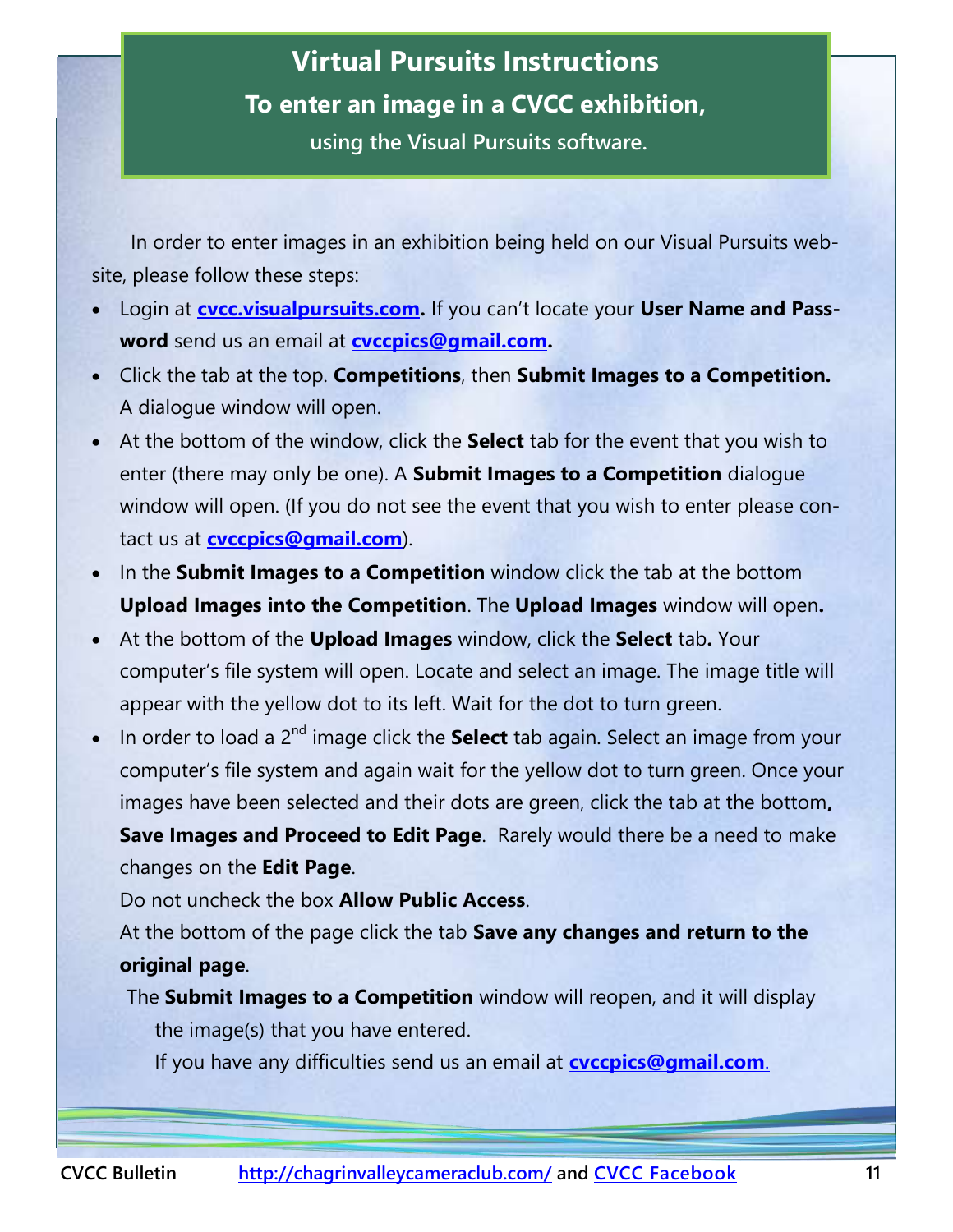## **Need help with ZOOM?**

<span id="page-11-0"></span>Our meetings for the foreseeable future with be virtual meetings. We will be using the ZOOM meeting app, so please download it onto your computer if you would like to "attend".

**If you need help with this, get in touch with one of the members listed below to learn how to join a meeting with Zoom**. Please make the effort. We will enjoy having you with us in the virtual meeting and but you must know a bit about using the Zoom app in order to participate. Les will send out the meeting numbers and password you will need to join the virtual meeting the evening before every scheduled meeting.

 **Those of you wanting to participate in the ZOOM Sessions and who haven't done so previously must contact any of the listed members to learn how to get into the session and practice doing so. Here are the members who can help you learn how to use ZOOM.**

> **Leslie Greenberg <bikerles@yahoo.com> Erwin Bruder <ebruder@gordian.org> Wayne Roth <sharkman@me.com> Marina Neyman <marinaneymanphoto@gmail.com>**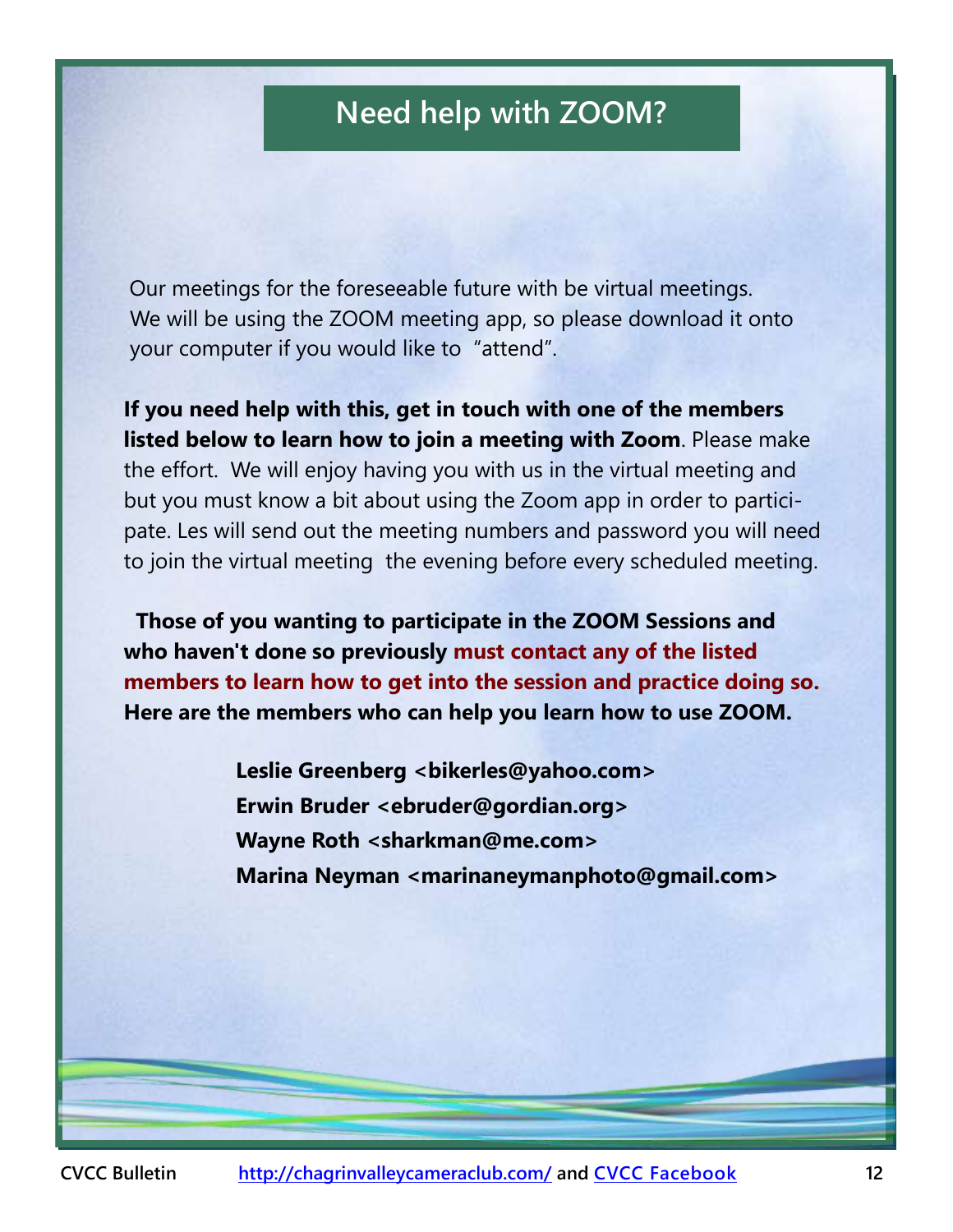# <span id="page-12-0"></span>**2021—2022 Officers and Board Members**

### **President:**

Skip Kremer

#### **Executive Committee** Errol Bellon, Wayne Roth, Ken

Weiss, Marina Neyman, Les Greenberg, Kathie Smith, Teresa Gutierrez

**Immediate Past President:**  Marina Neyman

**Treasurer:**  Kathie Smith

**Program Committee** Errol Bellon Wayne Roth Ken Weiss

**Exhibitions Manager** Larry Osher

**Education** Les Greenberg, Ken Weiss

#### **Annual Dinner Arrangements**

**Facebook Page Administrator** Ken Weiss

**Field Trips:**  Les Greenberg Jeff Hyvarinen

**Monday Critiques and Computer/Projector** Les Greenberg/Errol Bellon

**Publicity:**  Marina Neyman

**Webmaster:**  David Alan

**Newsletter Editor** Teresa Gutierrez

*We are the* 

#### **Chagrin Valley Camera Club**

**Visit us at <chagrinvalleycameraclub.com> and [CVCC Facebook](https://www.facebook.com/groups/1595867520665401/)**